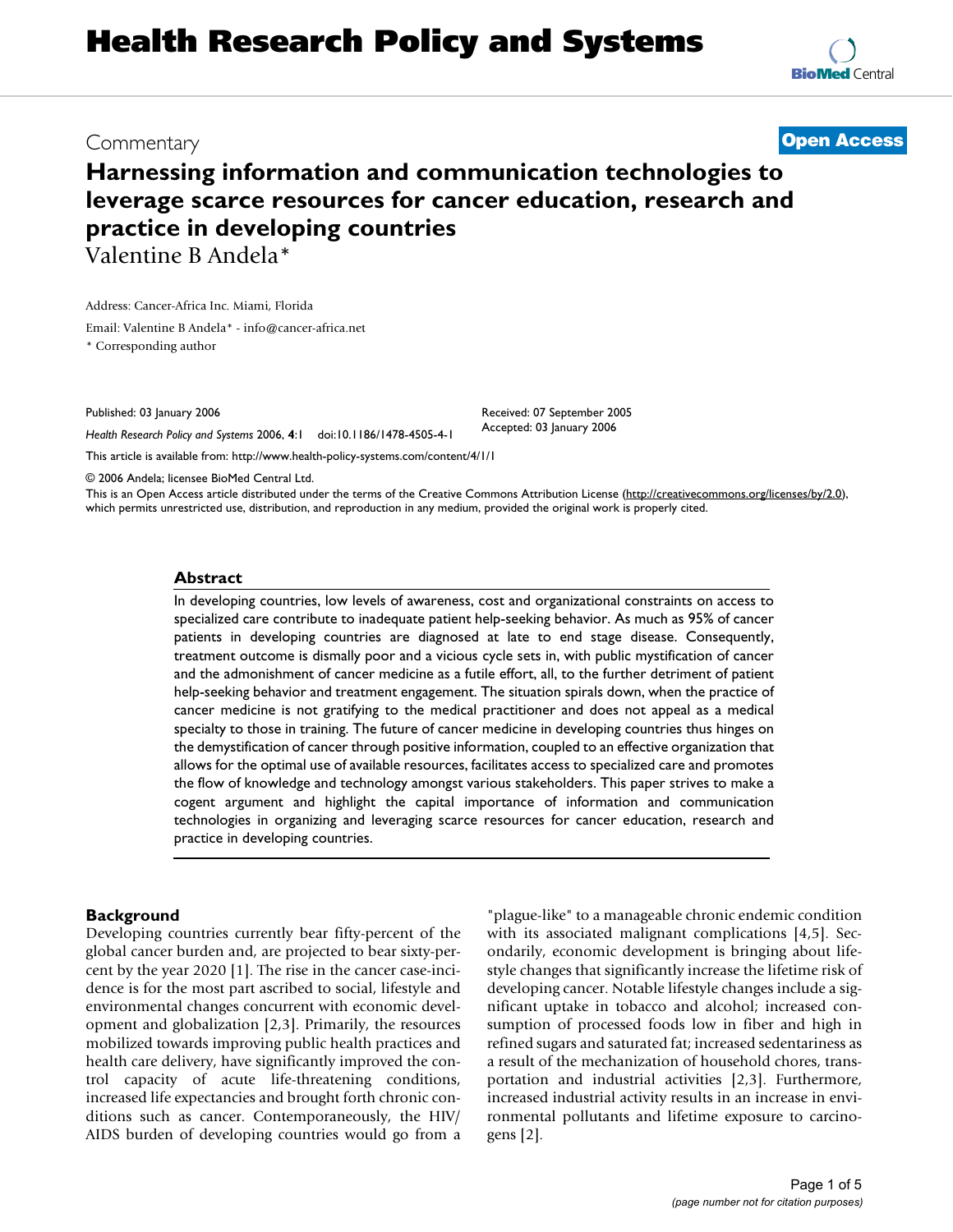

#### **Figure 1**

**Hardware and network architecture**: Global **satellite** communications using very small aperture terminals (**VSAT**) are widely distributed in urban and sub-urban localities, where economic transitions concur with a rise in cancer case incidences [3]. Widespread connectivity (**Internet user**) and the added potential for interactivity with the **mobile user**, all at low to minimal cost, supports the use of these media in cancer education and advocacy efforts.

In the wake of an overwhelming cancer case-incidence, an already over-extended healthcare system gives way. Presently, because of low levels of awareness and the cost and organizational constraints on access to specialized care as much as 95% of cancer patients in developing countries are diagnosed at late or end stage disease [6-8]. Consequently, treatment outcome is dismally poor [9-11]. A vicious cycle sets in, with public mystification of cancer and the admonishment of cancer medicine as a futile effort, all to the further detriment of patient help-seeking behavior and treatment engagement. The situation spirals down, when the practice of cancer medicine is not gratifying to the medical practitioner and does not appeal as a medical specialty to those in training.

By contrast, with existing knowledge and technology, the concerted action of governments, non-governmental organizations and healthcare systems in developed countries can prevent a third of cancers, provide treatment to another third and palliative care to those in need [12]. While this represents a significant stride in the "war against cancer", cancer remains the leading cause of morbidity and mortality in developed countries [1,13,14]. This mandates for sustained efforts in the areas of population / epidemiological, and clinical research, where certain limitations have emerged that must be emphasized. Primarily, the relative homogeneity of lifestyle and environmental exposure in developed countries limits the study of cancer promoting and counteracting factors [2]. Secondly, with almost daily and exponential advances in basic and translational research findings, novel cancer drugs and cancer preventive and therapeutic strategies are designed yet not tested because of a contracting patient pool available and willing to participate in clinical trials [15,16]. It is in fact estimated that more than 80% of biotechnology and pharmaceutical companies miss their deadlines for patient enrollment and loose over 1.3 million dollars in direct and opportunity cost [17]. Overarchingly, the culture of science in western societies has not wholly integrated the complementary culture of science in other societies [18]. As a matter of fact, cross-collaborations yield profound results and there is much to be gained from engaging a south-south and north-south dynamic [2,18,19].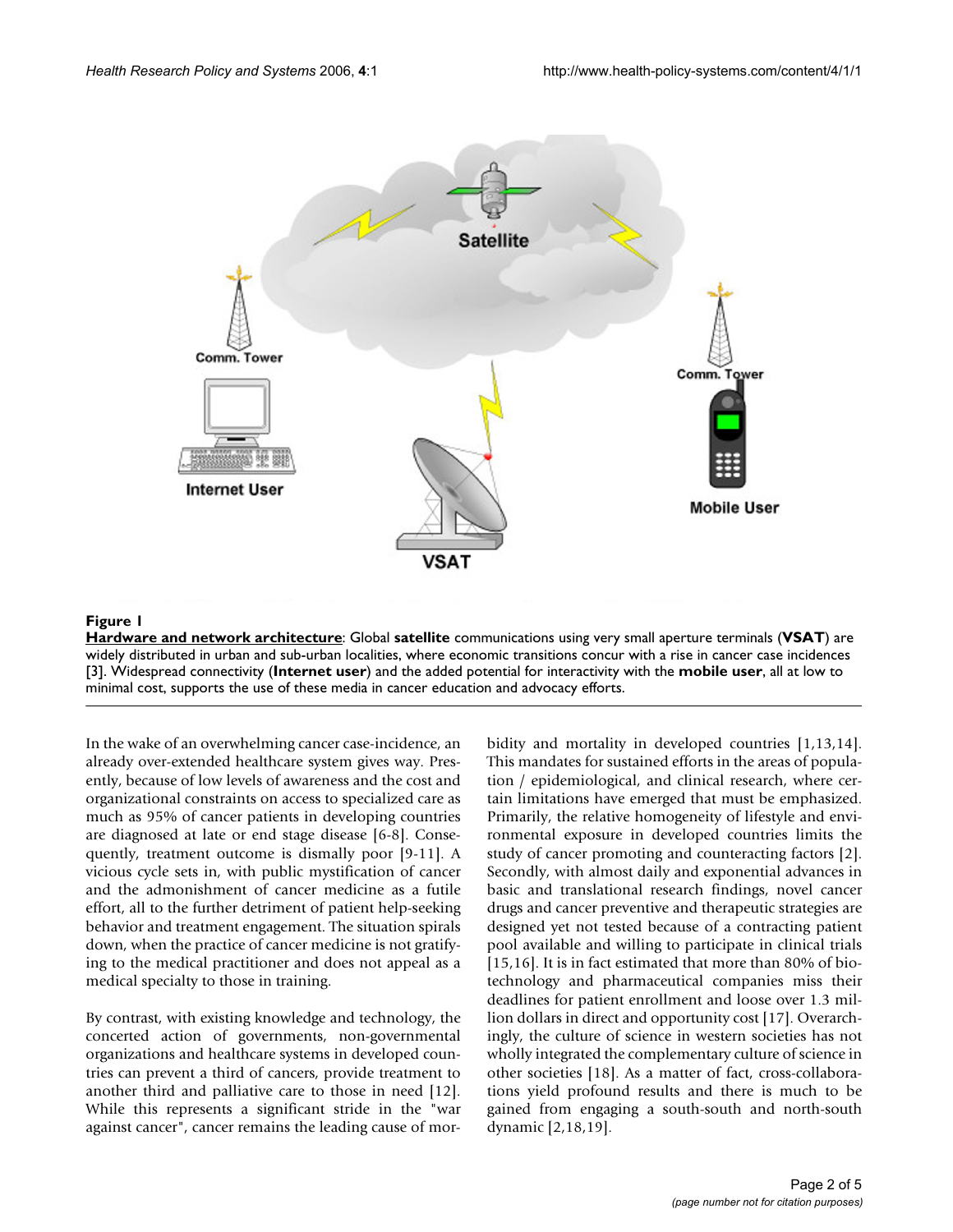

#### **Figure 2**

**Public-patient-physician networks**: With the digitization and storage of data, procedures and processes, a rigorous research enterprise and evidence-based medical practice would result, characterized by speed, control, accountability, cost-containment and patient-provider engagement and satisfaction.

#### **Bridging the chasm**

Historically, the sharing advantage of nascent technologies has spurred leaps and bounds in human development. This is evident in the telescoping timelines of human development milestones, from a ten thousandth year lapse for the onset of the agricultural revolution, to a four hundredth year lapse for the scientific revolution and then a one hundredth year lapse for the industrial revolution. In order, the information revolution heralds an unsurpassed leap in national, international and global development, by granting access to knowledge, cognitive tools and organizational support and permitting a greater fraction of the global community to actualize their human potentials and participate in a global intelligent network.

By virtue of its sharing advantage (portability and affordability), developing countries have in recent times, known an excess of 263% growth in telecommunications and Internet connectivity [20,21]. The growth and penetration of telecommunications and Internet connectivity in developing countries has in fact already triggered a wide scale and successful adoption of such media in various development initiatives operating at the grass-roots level, notably in the areas of education and healthcare [22-24]. Such initiatives set precedence and chart a path for the successful implementation of the information and communication technologies (ICTs) towards enhancing cancer education, research and practice.

#### *Cancer education*

Knowledge, positive information and advocacy are cornerstones of cancer survivorship [25,26]. In developing countries, the low level of cancer knowledge and awareness in the general population has had devastating consequences. Generally, cancer is mystified, preventative actions are not taken and treatment engagement is deficient. Mass education, positive information and advocacy should thus be a mainspring in capacity building. By raising the level of awareness, a critical mass would be attained and a dynamic intercourse would result amongst patients, providers, policy makers and the public, towards mobilizing resources and taking corrective action. The penetration of ICTs in developing countries validates their utility as a mass media with unique advantages over traditional (audio-visual) mass media. Notably, the Internet medium grant(s) access to interactive tools that generate evidence-based medical information pertinent to cancer prevention and treatment and customized to the individuals' unique characteristics [27,28]. Furthermore, the interactivity afforded by online chat-rooms, e-mails and more importantly wireless application protocols (short messages services sent to individual cell phone users), all at minimal to no cost, gives tremendous potential for a sustainable effort in individualized and customized education, advocacy and support.

#### *Cancer research*

Information engenders research and research engenders information. To this end, the Internet would not only serve the informational and educational purposes, but would inherently result in the digitization of data, procedures and processes and set up the quintessence of a rigorous and viable research enterprise: speed, control, accountability, cost-containment and patient-provider engagement and satisfaction [29,30].

#### *Cancer practice*

Optimal cancer patient care is multidisciplinary and at its bare minimum, calls for the timely and concerted opinion and action of the patient; the primary care physician; the pathologist; the medical oncologist; the radiation oncologist and the surgical oncologist [31]. In the setting of a developing country, multidisciplinary cancer patient care is limited by educational, cost and organizational constraints [6-11]. The uninformed patient seeks medical attention from inadequate sources and expends a great deal of resources in the process [8]. These deficiencies are compounded by the limited number of trained professionals in cancer medicine and the quasi inexistence of professional networks[3,8,9]. Again the Internet medium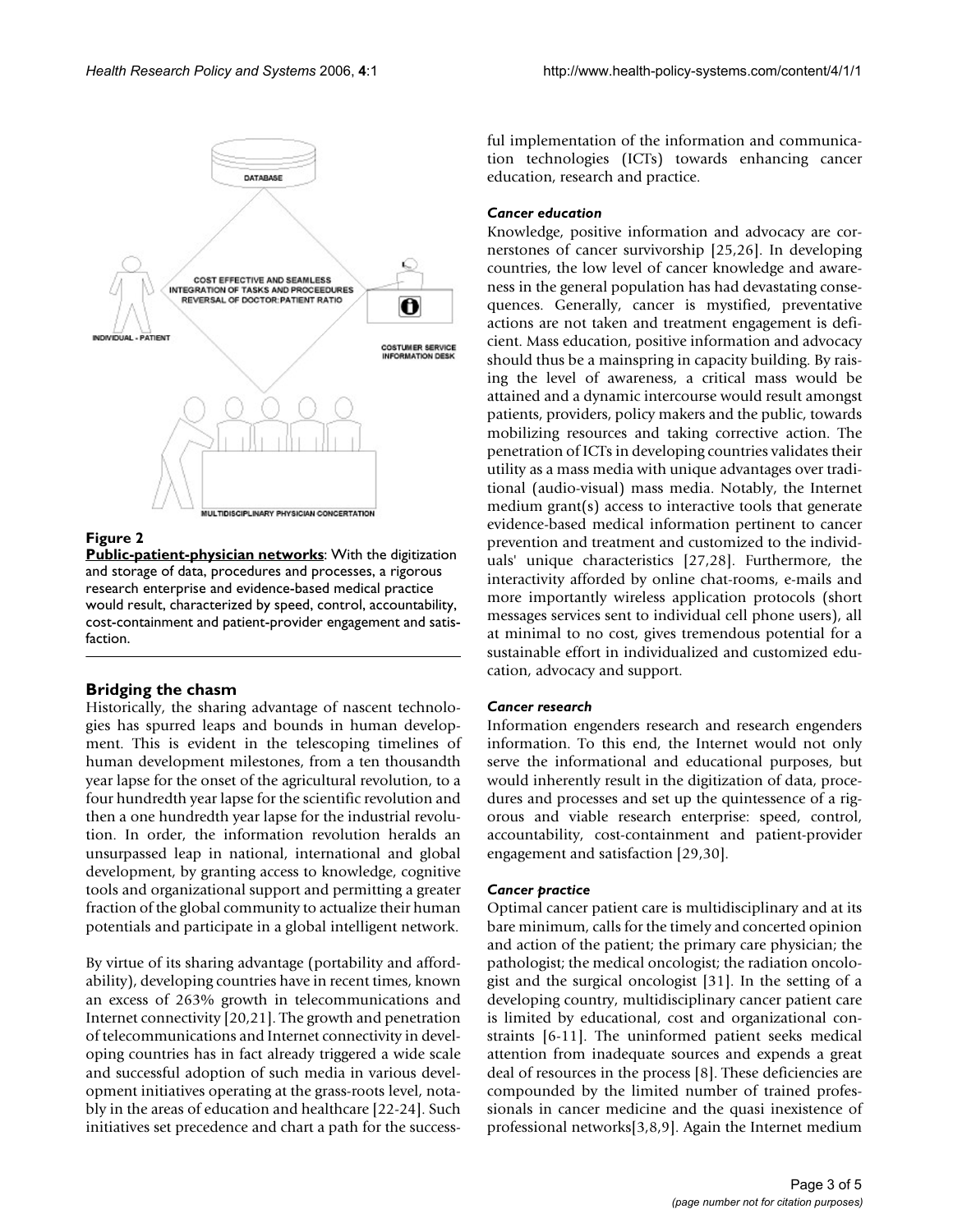would not only serve the informational and educational purposes, but would inherently result in a self-organized community wherein cancer patients and care providers seamlessly interact. Harnessing the organizational support the Internet medium affords, would clearly result in speed, control, accountability, cost-containment and patient-provider engagement and satisfaction [29,30].

#### **Recommendation and conclusion**

The strength of ICTs should be harnessed to engage a south-south and north-south dynamic. While laudable efforts are being made towards building the cancer control capacity of developing countries, by transfering technology from developed countries [32,33], the prevailing platform, that is humanitarian aid and distributive justice, is weak and potentially detrimental [34,35]. Transferring appropriate knowledge and technology from developed countries is desirable, yet should not undermine the opportunities that abound in developing countries and that should be transformed and harnessed towards improved cancer care [2,17]. It is intended that putting a spotlight on these opportunities and threats would stimulate improved and dynamic partnerships in the global fight against cancer [36].

#### **Disclosures**

The author is a UICC fellow and member of the UICC expert review panel, focusing on the area of cancer information and education.

#### **Acknowledgements**

Supported by a UICC (International Union for the Fight Against Cancer, Geneva, Switzerland) – ICRETT (International Cancer Research and Technology Transfer) Award and with federal funds from the NCI (National Cancer Institute) – NIH (National Institutes of Health), USA, under Contract NO2-CO\_91012.

#### **References**

- 1. Shibuya K, Mathers CD, Boschi-Pinto C, Lopez AD, Murray C|: Glo**bal and regional estimates of cancer mortality and incidence by site: II. Results for the global burden of disease.** *BMC Cancer* 2003, **3:**20.
- Rastogi T, Hildesheim A, Sinha R: [Opportunities for cancer epi](http://www.ncbi.nlm.nih.gov/entrez/query.fcgi?cmd=Retrieve&db=PubMed&dopt=Abstract&list_uids=15516963)**[demiology in developing countries.](http://www.ncbi.nlm.nih.gov/entrez/query.fcgi?cmd=Retrieve&db=PubMed&dopt=Abstract&list_uids=15516963)** *Nat Rev Cancer* 2004, **4:**909-917.
- 3. Walker AR: **Cancer outlook: an African perspective.** *J R Soc Med* 1995, **1:**5-13.
- 4. Orem J, Otieno MW, Remick SC: **AIDS associated cancer in developing nations.** *Curr Opin Oncol* 2004, **6:**468-478.
- 5. Chokunonga E, Levy LM, Bassett MT, Borok MZ, Mauchaza BG, Chirenje MZ, Parkin DM: **Aids and cancer in Africa: the evolving epidemic in Zimbabwe.** *AIDS* 1999, **18:**2583-2588.
- 6. Were EO, Buziba NG: **[Presentation and health care seeking](http://www.ncbi.nlm.nih.gov/entrez/query.fcgi?cmd=Retrieve&db=PubMed&dopt=Abstract&list_uids=11682945) [behaviour of patients with cervical cancer seen at Moi](http://www.ncbi.nlm.nih.gov/entrez/query.fcgi?cmd=Retrieve&db=PubMed&dopt=Abstract&list_uids=11682945) [Teaching and Referral Hospital, Eldoret, Kenya.](http://www.ncbi.nlm.nih.gov/entrez/query.fcgi?cmd=Retrieve&db=PubMed&dopt=Abstract&list_uids=11682945)** *East African Medical Journal* 2001, **78:**55-59.
- 7. Loehrer PJ Sr, Greger HA, Weinberger M, *et al.*: **[Knowledge and](http://www.ncbi.nlm.nih.gov/entrez/query.fcgi?cmd=Retrieve&db=PubMed&dopt=Abstract&list_uids=1893368) [beliefs about cancer in a socioeconomically disadvantaged](http://www.ncbi.nlm.nih.gov/entrez/query.fcgi?cmd=Retrieve&db=PubMed&dopt=Abstract&list_uids=1893368) [population.](http://www.ncbi.nlm.nih.gov/entrez/query.fcgi?cmd=Retrieve&db=PubMed&dopt=Abstract&list_uids=1893368)** *Cancer* **68:**1665-1671.
- 8. Yomi J, Gonsu FJ: [Social, economical and educational causes of](http://www.ncbi.nlm.nih.gov/entrez/query.fcgi?cmd=Retrieve&db=PubMed&dopt=Abstract&list_uids=8535031) **[late diagnosis and treatment of cancer in Cameroon.](http://www.ncbi.nlm.nih.gov/entrez/query.fcgi?cmd=Retrieve&db=PubMed&dopt=Abstract&list_uids=8535031)** *Bull Cancer* 1995, **82:**724-727.
- 9. Thomas |: **Cancer control in Africa: a call for action.** Afr | Med *Med Sci* 2004, **1:**1-4.
- 10. Anh PT, Duc NB: **The situation with cancer control in Vietnam.** *Jpn J Clin Oncol* 2002:92-97.
- 11. Pal SK, Mittal B: **Fight against cancer in countries with limited resources: the post-genomic era scenario.** *Asian Pac J Cancer Prev* 2004, **3:**328-333.
- 12. **UICC Annual Report** [\[http://www.uicc.org](http://www.uicc.org)]
- Jemal A, Murray T, Ward E, Samuel A, Tiwari RC, Ghafoor A, Fever EJ, Thun MJ: **Cancer Statistics, 2005.** *CA Cancer J Clin* 2005, **1:**10-30.
- 14. Doll R: **[Progress against cancer: are we winning the war?](http://www.ncbi.nlm.nih.gov/entrez/query.fcgi?cmd=Retrieve&db=PubMed&dopt=Abstract&list_uids=2590537)** *Acta Oncol* 1989, **28:**611-21.
- 15. Lara PN Jr, Higdon R, Lim N, Kwan K, Tanaka M, Lau DH, Wun T, Welborn J, Meyers FJ, Christensen S, O'Donnell R, Richman C, Scudder SA, Tuscano J, Gandara DR, Lam KS: **[Prospective evaluation](http://www.ncbi.nlm.nih.gov/entrez/query.fcgi?cmd=Retrieve&db=PubMed&dopt=Abstract&list_uids=11251003) [of cancer clinical trial accrual patterns: identifying potential](http://www.ncbi.nlm.nih.gov/entrez/query.fcgi?cmd=Retrieve&db=PubMed&dopt=Abstract&list_uids=11251003) [barriers to enrollment.](http://www.ncbi.nlm.nih.gov/entrez/query.fcgi?cmd=Retrieve&db=PubMed&dopt=Abstract&list_uids=11251003)** *J Clin Oncol* 2001, **19:**1728-1723.
- 16. Grunfeld E, Zitzelsberger L, Coristine M, Aspelund F: **[Barriers and](http://www.ncbi.nlm.nih.gov/entrez/query.fcgi?cmd=Retrieve&db=PubMed&dopt=Abstract&list_uids=12237928) [facilitators to enrollment in cancer clinical trials: qualitative](http://www.ncbi.nlm.nih.gov/entrez/query.fcgi?cmd=Retrieve&db=PubMed&dopt=Abstract&list_uids=12237928) [study of perspectives of clinical research associates.](http://www.ncbi.nlm.nih.gov/entrez/query.fcgi?cmd=Retrieve&db=PubMed&dopt=Abstract&list_uids=12237928)** *Cancer* 2002, **95:**1577-1583.
- 17. Toumou R: **Obstacles and challenges to conducting clinical research in developing countries.** *Masters Thesis. Georgetown University, Clinical Research Administration Program* 2004.
- 18. Iaccarino M: **Western science could learn a thing or two from the way science is done in other cultures.** *EMBO Reports* 2003, **3:**222-223.
- 19. Ngu VA: **Chemotherapy of Burkitts tumor at the University of Ibadan, Nigeria.** *JAMA* 1972, **9:**1166.
- 20. **ITU World Telecommunication Development Report 2002** [[http://www.itu.int\]](http://www.itu.int)
- 21. **Global Internet geography** [\[http://www.telegeography.com/](http://www.telegeography.com/products/gig/index.php) [products/gig/index.php](http://www.telegeography.com/products/gig/index.php)]
- 22. International Telecommunications Union: **TeleMedicine And Developing Countries.** In *Telecommunications Development Bureau, Document 2/116* Geneva: ITU; 2000.
- 23. Fraser H, McGrath S: **[Economical Solutions are Available to](http://www.ncbi.nlm.nih.gov/entrez/query.fcgi?cmd=Retrieve&db=PubMed&dopt=Abstract&list_uids=10948012) [Support Health Care In Remote Areas.](http://www.ncbi.nlm.nih.gov/entrez/query.fcgi?cmd=Retrieve&db=PubMed&dopt=Abstract&list_uids=10948012)** *British Medical Journal* 2000, **321:**465-466.
- 24. **Sustainable Development Networking Program** [\[http://](http://www.sdnp.undp.org) [www.sdnp.undp.org\]](http://www.sdnp.undp.org)
- 25. Clark EJ, Stovall EL: **Advocacy: the cornerstone of cancer survivorship.** *Cancer Practice* 1996, **5:**239-244.
- 26. Leigh S, Clark E: **Psychosocial aspects of cancer survivorship.** In *Principles and Practice of Supportive Oncology* Edited by: Berger A, Portenoy RK, Weissman DE. Lippincott-Raven Philadelphia, PA; 1998:909-917.
- 27. Kim DJ, Rockhill B, Colditz GA: **Validation of the Harvard Cancer Risk Index: a prediction tool for individual risk.** *J Clin Epidemiol* 2004, **4:**332-340.
- 28. Delvenne C, Pasleau F: **Organizing access to evidence-based medicine resources on the web.** *Compt Methods Programs Biomed* 2003, **1:**1-10.
- 29. Haigh PJ: **Healthcare reengineering via network technologies: a critical combination.** *Comput Healthc* 1993, **12:**36-40.
- 30. Flower J: **[Transformations of the 21st century heatlh care,](http://www.ncbi.nlm.nih.gov/entrez/query.fcgi?cmd=Retrieve&db=PubMed&dopt=Abstract&list_uids=12690711) [Part 1. Beyond the digital divide.](http://www.ncbi.nlm.nih.gov/entrez/query.fcgi?cmd=Retrieve&db=PubMed&dopt=Abstract&list_uids=12690711)** *Health Forum J* 2003, **46:**8-13.
- 31. Fried BJ, Leatt P, Deber R, Wilson E: **Multidisciplinary teams in health care: lessons form oncology and renal teams.** *Healthc Manage Forum* 1998, **4:**28-34.
- 32. Harris E: **[Building scientific capacity in developing countries:](http://www.ncbi.nlm.nih.gov/entrez/query.fcgi?cmd=Retrieve&db=PubMed&dopt=Abstract&list_uids=14710175) Simply transferring knowledge and instrumentation is not enough to help developing countries build their own research base. Such efforts must be tied to national and local [needs to create trust and services for society in the long](http://www.ncbi.nlm.nih.gov/entrez/query.fcgi?cmd=Retrieve&db=PubMed&dopt=Abstract&list_uids=14710175) [term.](http://www.ncbi.nlm.nih.gov/entrez/query.fcgi?cmd=Retrieve&db=PubMed&dopt=Abstract&list_uids=14710175)** *EMBO Reports* 2004, **5:**7-11.
- 33. Ianccarino M: **[Mastering science in the South: to develop much](http://www.ncbi.nlm.nih.gov/entrez/query.fcgi?cmd=Retrieve&db=PubMed&dopt=Abstract&list_uids=15184971) needed research capacity, developing countries cannot rely [on the industrial world, but have to find their own solutions.](http://www.ncbi.nlm.nih.gov/entrez/query.fcgi?cmd=Retrieve&db=PubMed&dopt=Abstract&list_uids=15184971)** *EMBO Reports* 2004, **5:**437-441.
- 34. Varmus H, Satcher D: **[Ethical complexities of conducting](http://www.ncbi.nlm.nih.gov/entrez/query.fcgi?cmd=Retrieve&db=PubMed&dopt=Abstract&list_uids=9309109) [research in developing countries.](http://www.ncbi.nlm.nih.gov/entrez/query.fcgi?cmd=Retrieve&db=PubMed&dopt=Abstract&list_uids=9309109)** *N Engl J Med* 1997, **337:**1003-1005.